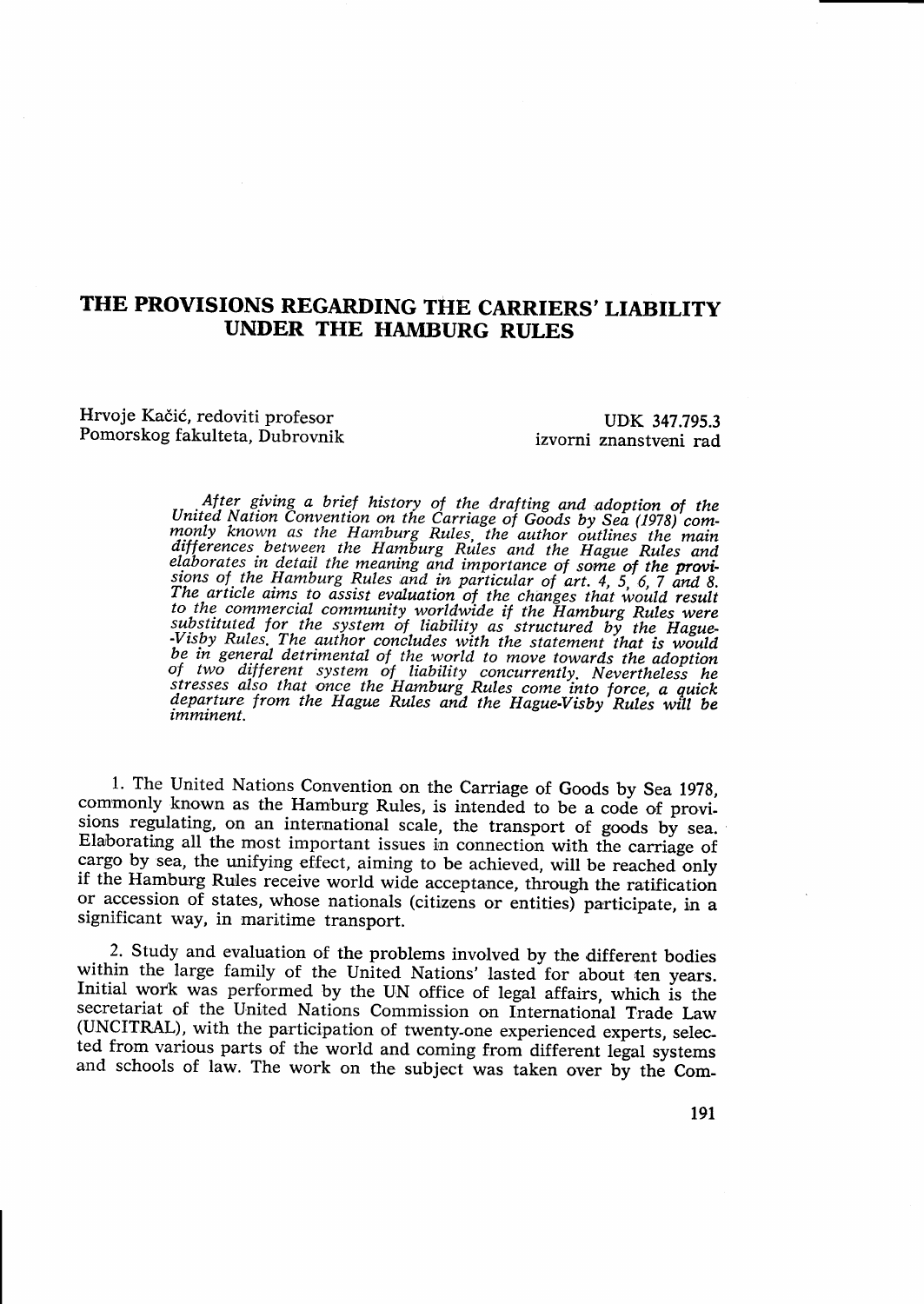H. Kačić: The Provisions Regarding The Carriers' Liability Under The Hamburg Rules, UPP v. 31, (2-4), 191-198 (1989)

mitte on Shipping of the United Nalioris Conference on Trade and Development (UNCTAD). Examination of all issues and discussions in connection with each of the respective provisions was continued by a specially established working group on International Shipping legislation with significant assistance given by the UNCTAD Secretariat. This time and effort consuming exercise ended with a draft of the Convention on the Carriage of Goods by Sea that was submitted to the Diplomatic Conference, convoked under the auspices of the United Nations, held in Hamburg between 6-31 March 1978.

3. The Diplomatic Conference in Hamburg was attended by seventy eight participating states, including borty six developing countries. On 31 March 1978 the Conference adopted the final act of the United Nations Convention on the Carriage of Goods by Sea, with sixty eight votes in favour, three abstensionis and one vote against. The Hamburg Rules will enter into force one year after ratification or accession by twenty states. It is now exactly ten years since the Hamburg Rules were offered to the world community, the Convention has been ratified by eleven countries' and consequently the Hamburg Rules have not yet entered into force.

4. The main changes, from the Hague Rules regime, contained in the Hamburg Rules, in berif, are as follows:

- The long list of exemptions of the carrier's liability, provided for in the Hague Rules, have been abolished. the Hague Rules, have been abolished.
- The mandatory system of liability of the carrier, applicable to car-<br>riage of goods by sea including the transport of deck cargo and live riage of goods by sea, including the transport of deck cargo and live animals, which is performed by use of transport documents other than bills of lading has been modernized and extended.
- The scope of application and the period of responsibility. Have been extended. extended.

The adaptation of the limits of liability to corresponding levels and calculating methods more consistent with the standards of the modern age have been introduced.

- Some other specific issues connected with the transport of goods by sea such as guarantee letters, jurisdiction, arbitration atc, have been sea such as guarantee letters, jurisdiction, arbitration atc. have been regulated.

5. In the drafting of the Hamburg Rules, a clear terminology, a systemized structure and a comprehensive legal technique were followed and used, all fully consistent with contemporary legislative practices. Furthermore, the Hamburg Rules brought the system of the carrier's liability for carriage of goods more into line with the international regime for other modes of transport.

<sup>&</sup>lt;sup>1</sup> By 31 December 1987, the instruments of ratification were delivered by the following states: Barbados (1981); Chile (1982); Egypt (1979); Hungary (1984); Le banon (1983); Morocco (1981); Rumania (1982); Egypt (1979); Hungary (1984); Le-<br>Senegal (1986); Tunisia (1980); tion were delivered by the<br>(1979); Hungary (1984); Lebanon (1983); Morocco (1981); Rumania (1982); S Uganda (1979); United Republic of Tanzania (1979).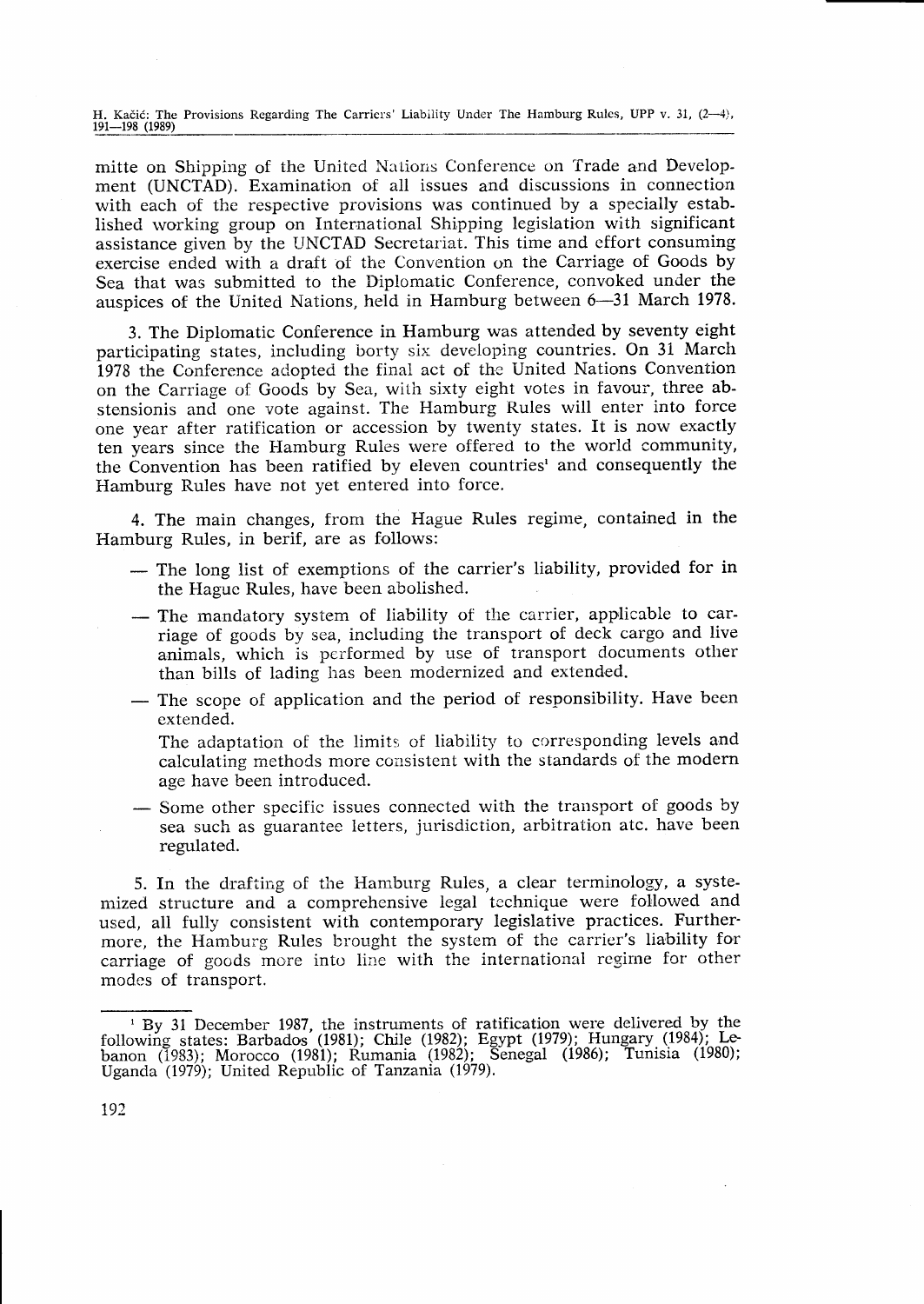H. Kačić: The Provisions Regarding The Carriers' Liability Under The Hamburg Rules, UPP v. 31, (2-4),  $191 - 198$  (1989)

In spite of the fact that the Hamburg Rules have quite a number of very interesting and useful innovations, which time permitting would deserve special attention and acknowledgment, we shall in our presentation concentrate only on some aspects of the problem of the carrier's liability, being the essential and we venture to say, the most important issue of the UN Convention on the Carriage of Goods by Sea. The liability of the carrier is dealt with in the second part (Articles 4-11) of the Hamburg Rules.

6. By the provisions of Art. 4 of the Hamburg Rules, the period of liability is extended from the so called »tackle to tackle« to »port to port« solution. The Hamburg Rules, which in our submission justifiably extend the liability of the carrier to »the period during which the carrier is in charge of the goods at the port of loading, during the carriage and at the port of discharge«.

It should be mentioned that under the existing law of certain countries, including the U.S.A. and France, the period of responsibility of the carrier is already extended to the period prior to loading and after discharge.

7. The provisions of Arts. 5, 6 and 8, which were offered to the Conference as a compromise package deal, emerged as a result of protracted negotiations. Among these provisions, para. 1 of Art. 5 defines the cardinal elements of the carrier's liability, and because of its importance we quote it below:

»1. The carrier is liable for loss resulting from loss of or damage to the goods, as well as from delay in delivery, if the occurrence which caused the loss, damage or delay took place while the goods were in his charge as defined in Article 4, unless the carrier proves that he, his servants and agents took all measures that could reasonably be required to avoid the occurrence and its consequences«.

Para. 1 of Art. 5 appears to reflect the concept of liability based on presumed fault and neglect, but nevertheless, during the debate in Hamburg, many conflicting views were expressed on the issue as to whether or not the principle of presumed fault is satisfied by the wording of the above quoted paragraph. In addition to the text of the Hamburg Rules, the Conference, as a common understanding, adopted the Annex to the Convention indicating that the nature of the carrier's liability was based on the principle of presumed fault or neglect and restating that the burden of proof rests on the carrier unless the provisions of the Convention do not modify this ruel.

Quite a number of the delegations had conditioned their approval of Arts. 5, 6 and 8 upon the inclusion of the »Common Understanding« in the final act of the Conference.<sup>2</sup>

<sup>&</sup>lt;sup>2</sup> Official Records of the United Nations Conference of the Carriage of Goods and by Sea, United Nations, Documents of the Conference and Summary Records of the Plenary Meetings of the Main Committees  $A/conf$  - 89/14, (hereafter Off. Records) p. 174-175.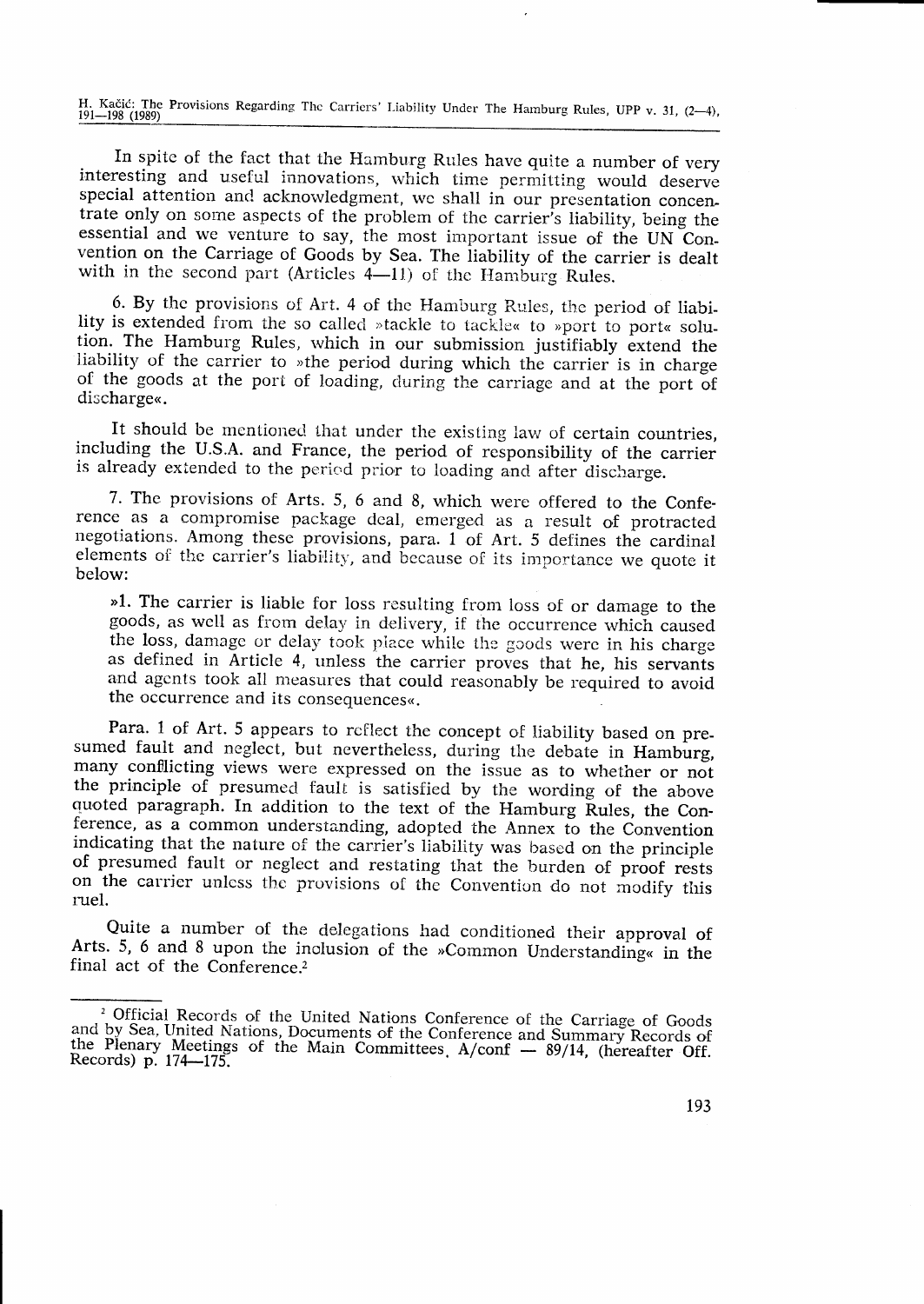H. Kačić: The Provisions Regarding The Carriers' Liability Under The Hamburg Rules, UPP v. 31,  $(2-4)$ , 191-198 (1989)

8. Notwithstanding lengthy disoussion about the precise nature of liability during the early sessions of the Conference, no acceptable wording of para. I of Art. 5 was suggested and it appears the wording quoted was the only acceptable solution. However, we are afraid that the problem has not been eliminated entirely and we have only to hope that the »common understanding«, as spelled out in the Annex, will assist in the appropriate interpretation of the Hamburg Rules. The real problem arises in repect of the meaning of the phrase that »the carrier proves that he, his servants and his agents took all measures that could reasonably be required....« As appears from the text under review, the definition contains two main qualifications of the carrier's duty. On the one hand, that all measures were taken to avoid the occurrence and its consequences, and on the other hand, that among all such measures, the only ones that have to be taken are those that could reasonably be required, in order to discharge the carrier from liability.

Although both attributes describe one and the same concept of »measures«, for the proper application of the Hamburg Rules, it is very important that both these elements are read and always interpreted jointly and in conjunction with the relevant circumstances of the case.

9. In order to illustrate the problem, a dilemma remains as to whether the carrier would be successful in discharging his burden if he proved either:

- a) that any prudent or diligent carrier in his position would not have taken any other measures than he did, including his servants and agents, in that particular case; (this would be a typical presumptive fault situation) or
- b) that it would have been impossible to carry out or undertake, under the circumstances, any additional measures in order to avoid the occurrence and its consequences; (this situation would be very close to the concept of the strict liability principle).

10. The absence of the reference to the terms >prudent< or "diligent< in para. I of Art. 5 causes some uncertainty in respect of the standard of proof required to be oarried out by the carrier to discharge the liability for the loss of or damage to the goods. Even more so, because in the subsequent paragraph of Art. 5 of the Hamburg Rules, the meaning of delay in delivery is defined, using as an essential qualification, the wording »diligent carrier«.

11. In 1979, the Committee Maritime International held a colloquium on the Hamburg Rules in Vienna (The Vienna Colloquium) and, after discussing the problem of the basis of liability under the Hamburg Rules, under Professor Selving, the conclusions of the debate on the provisions of para. 1 of Art. 5 were as follows: >It was recognized that some variations in national law might continue to exist in the fields of negligence and burden of proof. Thus, it was noted that courts of different countries might not look upon cases of unknown cause of damage in exactly the same way, since in some countries affirmative proof of reasonable care would not necessarily be held to be sufficient to avoid liability. $\alpha^3$ 

<sup>&#</sup>x27; CMI Colloquium on the Hamburg Rules, January 1979, p.46.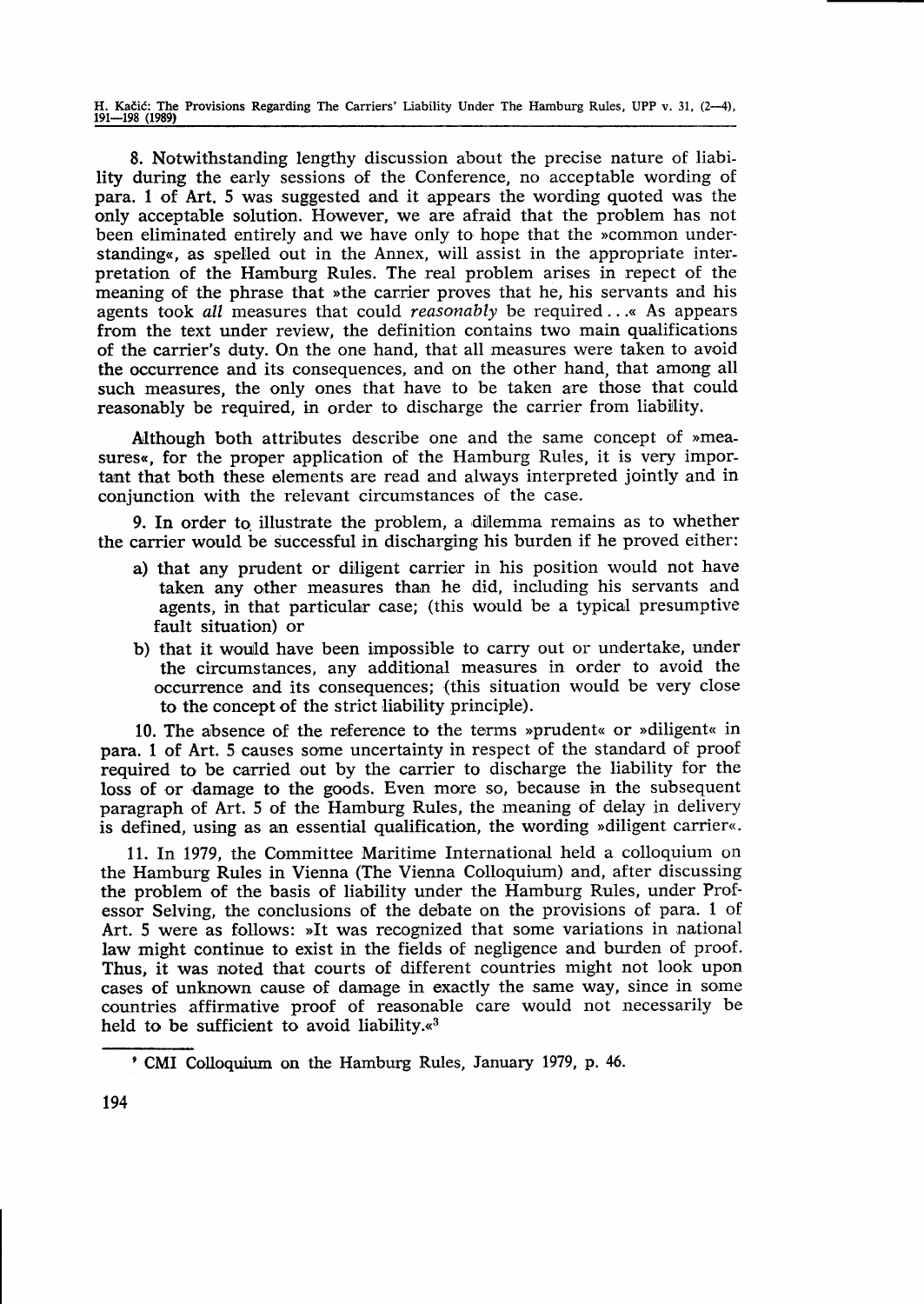H. Kačić: The Provisions Regarding The Carriers' Liability Under The Hamburg Rules, UPP v. 31, (2–4), 191–198 (1989)

12. The term »servant and agents« in para. 1 of Art. 5 includes, in addition to all persons under permanent employment by the carrier in performance of the transport contract, any person employed by the carrier for the same purpose, whether or not according to the internal law of the contracting state such a person is an agent or an independent contractor employed by the carrier on an »ad hoc« basis.

13. Under the Hamburg Rules the carrier is made liable also for »delay<br>in delivery« and para. 4 of Art. 5 regulates that the delay in delivery occurs<br>when the goods have not been delivered at the port of discharge provided

14. The fire exception has been retained in the Hamburg Rules and the burden of proof remains entirely with the claimant to prove that the loss or damage to the goods or delay in delivery caused by fire arose from fault or neglect on the part of the carrier, his servants or agents. It this instance<br>the Hamburg Rules have laid down that the liability of the carrier is depen-<br>dent on the principle of »proven fault«. In practice it is rarely or within the cargo itself, in view of the fact that some cargos are very much exposed to the risk of self-ignition.

15. With respect to live animals, the carrier is not liable for losses resulting from any special risks inherent in the carriage of live animals, and provided the carrier proves that he complied with the special instructio delay in delivery of live animals, and the carrier cannot contract out of liability for negligence caused by his servants in the transport of live animals.

16. It should be noted also that cargo will no longer be required to contribute its proportion in general average and salvage in cases where there has been a breach of the contract of carriage in that the shipowner, his se

17. It is obvious that the stowage of cargo on deck exposes the cargo<br>to a greater risk of damage than if the cargo is stowed below deck. Under<br>the Hamburg Rules, goods may be carried on deck only if such carriage is<br>in ac particular trade or if required by statutory rules or regulations (e.g. in res-

195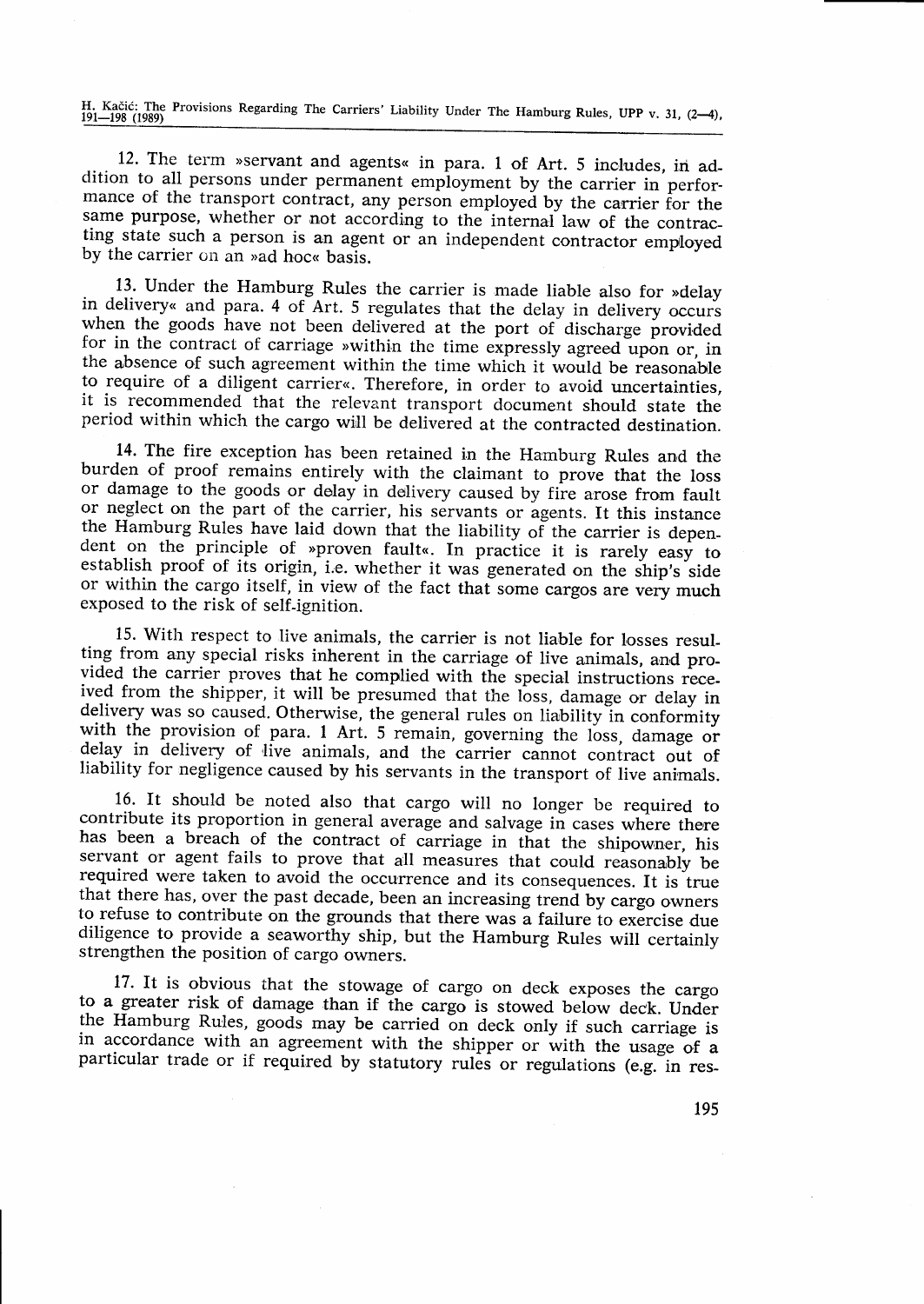H. Kačić: The Provisions Regarding The Carriers' Liability Under The Hamburg Rules, UPP v. 31, (2-4), 191-198 (1989)

pect of dangerous and toxic cargos). The basis of the carrier's liability for the cargo loaded on deck is governed by the provision of para. 1 of Art. 5, with the result that the carrier is entitled to exempt himself from liability. However, if the carrier is not entitled to carry goods on deck, he loses the exemption defence, if the loss, damage or delay is caused solely because of the stowage on deck. Consequently, the mandatory regime provided by the Hamburg Rules is extended also to the liability of the carrier in respect of loss or damage to the goods, as well as to the delay in delivery.

18. Under the Harnburg Rules the carrier is entitled to limit his liability to an amount equivalent to 835 units of account or 835 special drawing right units per package or other shipping unit or 2.5 units of account per kilogramme of gross weight of the goods lost or damaged, whichever is the higher. These figures, converted into US dollars, are equivalent to US dollars  $1.158$  and US dollars 3.47 respectively.<sup>4</sup> There are special lower limits in respect of the liability of the carrier for delay in delivery and according to the provisions of Art. 5, the liability for delay is limited to an amount equivalent to two and a half times the freight payable for the goods delayed under the contract of carriage.

19. The carrier loses the benefit of limitation of liability if it is proved that the loss, damage or delay in delivery resulted from an >act or omission of the carrier done with the intent to cause such loss, damage or delay or recklessly and with the knowledge that such loss, damage or delay would probably result.« This provision is the same wording as that found in the Visby Rules and in other international maritime conventions such as the Athens Convention Relating to thc Carriage of Passengers and their Luggage by Sea 1974 and the Convention on the Limitation of Liability for Maritime Claims (Global liability) 1976.

20. During the sessions of the Diplomatic Conference in Hamburg in March 1978, a lot of time was spent and many arguments were put forward as to whether the exemption of the so called Nautical fault should be abolished or not. This issue remained controversial in commentaries after the Conference and the following paragraphs set out some thoughts on the matter.

21. If the basis of responsibility of the sea carrier is compared to a standard concept of liability of thc carrier in respect of other relevant modes of transport, then we should conclude that the benefit of the Nautical fault exemption should be abolished, particularly because of the advanced standards of automatic control and available navigational aids and permanent communications system which do not leave the master and the crew alone and helpless, after the ship has left the loading port, as was very often the case during the first half of our century.

22. Furthermore, from the legal point of view, the carrier should not enjoy a benefit of exoneration for faults, errors, omissions, in fact for negli-

<sup>&</sup>lt;sup>4</sup> Conversion rate as prevailing on 4 April 1988.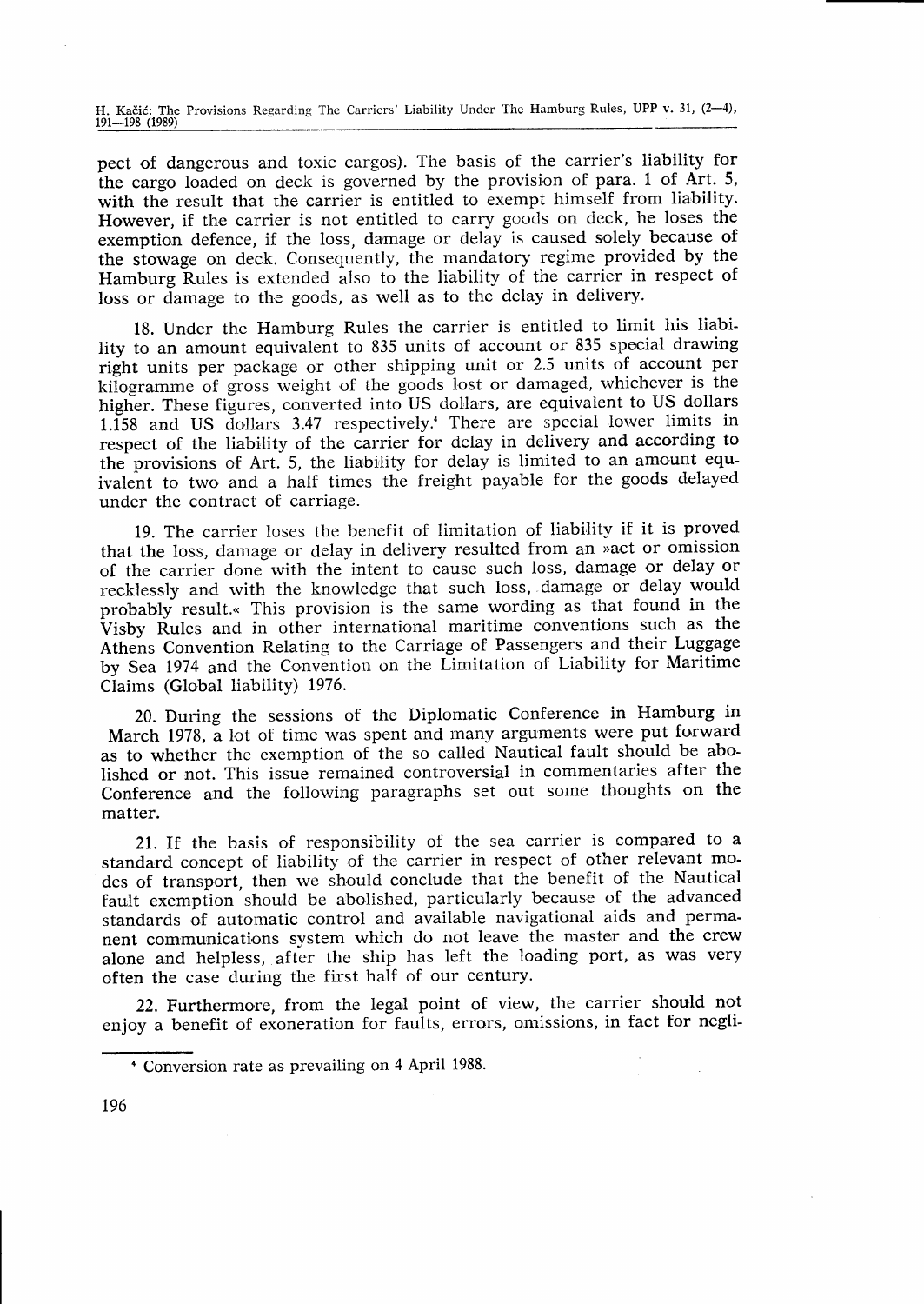H. Kačić: The Provisions Regarding The Carriers' Liability Under The Hamburg Rules, UPP v. 31, (2-4), 191-198 (1989)

gence of any kind of the master and other crew members because they are professionals in the service of the carrier and acting \^/ithin the scope of their employment, in fulfilment of the duties that should be performed properly, enabling the carrier to meet his contractual obligations. The carrier is free to select qualified, competent and diligent professionals. If they fail to perform thcir duties properly, even in the navigation and the management of the ship, it shouid be a risk to be met by the carrier, and consequently not shifted to those interested in the cargo.

23. However, if the problem is approached on the basis that the carriage of goods is the provision of a service for the transport of goods from one port or place to another, for which services the party ordering the same should pay, a conclusion is imposed per se (eo ipso) that the price of the relevant service should reflect the standard of service ordered and contracted for. The standard of service includes the nature of »quality« of the liability of the carrier. For a higher standard, including a stricter »quality« of liability a higher rate should be charged, whereas for a lower standard with less onerous liability on the carrier, a lower rate should be charged. In the context of the above economic reality, we wish to raise one aspect which is sometimes under-estimated. Namely, in the vast majority of cases, and in particular in cases of commercial operations, insurance is always, or almost always present, in the form of cargo insurance, on the cargo side, and in the form of insurance of the shipowner's responsibility on the carrier's side. In other words, the responsibility or risk is shifted from the cargo to the ship, which automatically means a shift from the cargo insurers to the insurers of the shipowner's liability. Because of the more restricted insurance cover,<sup>5</sup> savings in cargo insurance premiums for more restricted risks, will be paid as increased freight to the carrier, who in turn is bound to buy wider cover for insurance of his liability. In view of the fact that shipping is a very dynamic industry, it may be assumed that a balance will be restored over a period of time and that everybody will continue to live happily, $\phi$ particularly if such a possibility is confirmed in practice.

24. Nevertheless it should not be disregarded that cargo insurers will lose a fraction of their portfolio in favour of the insurers of the carrier's/ /shipowner's liability, who will no doubt gain. We cannot afford to disregard the fact that the cargo insurance business has been developed in rnany states world wide including many of the developing countries.' However, the insurance of the shipowner's liability has been virtually concentrated in <sup>a</sup>

<sup>&</sup>lt;sup>5</sup> Since cargo insurance cover will not be diminished even when and if the Hamburg Rules are in force, the advantage of the cargo insurers may be defined as a benefit recoverable by recourse against carriers.

<sup>&</sup>lt;sup>6</sup> The great majority share the view that there would be a higher increase in premiums for liability insurance than saving on the cargo insurance premium. Off. Records p. 233--275.

Prof. Tanikawa said: »The P and I insurance market was limited to a small number of countries, so that any increase in liability insurance costs could have an important influence on the national balance of payments, especially in the case of developing countries.< Off. Records, p. 235.